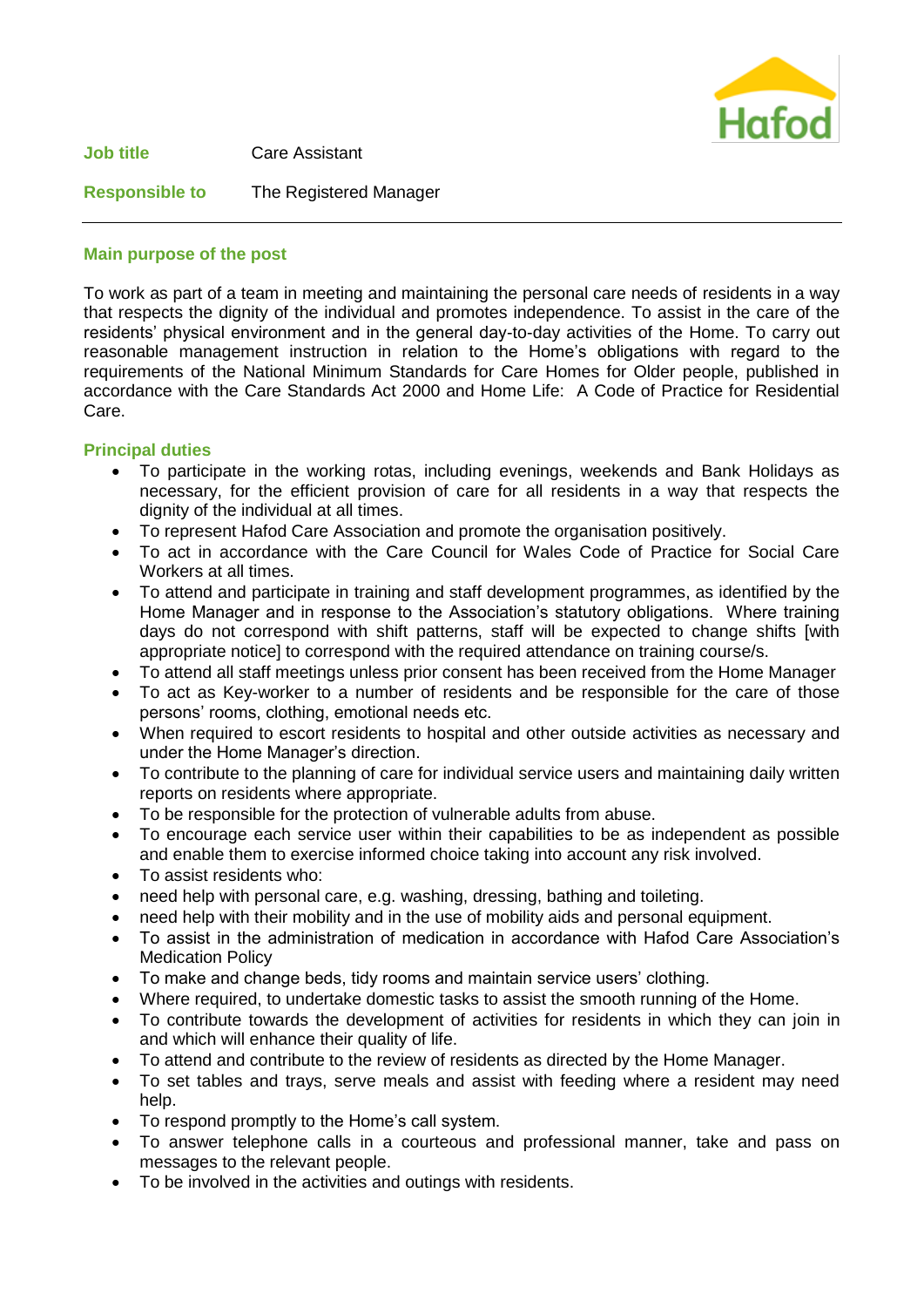- To assist in the care of residents who are dying.
- To co-operate with Hafod Care in complying with relevant health and safety legislation, policies and procedures in the performance of the duties of the post.
- To behave in accordance with the company's values
- To ensure compliance with Hafod's policies and procedures at all times.
- To maintain confidentiality and observe data protection and associated guidelines where appropriate
- Any other duties which the post holder might reasonably be expected to perform.

#### **Night care assistant duties**

- Carrying out regular checks of each resident at least every two hours, unless otherwise specified in their Care Plan.
- To maintain care records and report observations.
- To maintain the security of the Home at night.
- To notify emergency services, on call manager or other services/personnel/next of kin, as appropriate in an emergency situation.
- To provide, on request, drinks and snacks to residents

#### **General**

- To co-operate with Hafod in complying with relevant health and safety legislation, policies and procedures in the performance of the duties of the post.
- To behave in accordance with the company's Values
- To maintain confidentiality and observe data protection and associated guidelines where appropriate.
- To ensure compliance with Hafod's policies and procedures at all times.

The duties in this job description are not exhaustive and may be altered at any time to reflect the changing needs of the Association

This post is subject to enhanced disclosure as provided by the disclosure and barring service, an executive agency of the home office.

Disclosure is a means for the association to check the background of job applicants to ensure that they do not have a history that would make them unsuitable for posts that involve working with vulnerable people. The association will only request disclosure from those that have been offered employment

#### **Person specification**

#### **Qualifications, knowledge and experience**

- Willing to work towards NVQ Level II in Care Practice
- NVQ Level II in Care Practice\*
- Experience of working in a care setting
- Caring for the elderly\*

#### **Skills and abilities**

- Good literacy and numeracy skills
- Proficient verbal and written communication skills
- Ability to work without supervision
- Practical approach
- Aptitude towards learning and personal development
- Communication\*
- Domestic\*